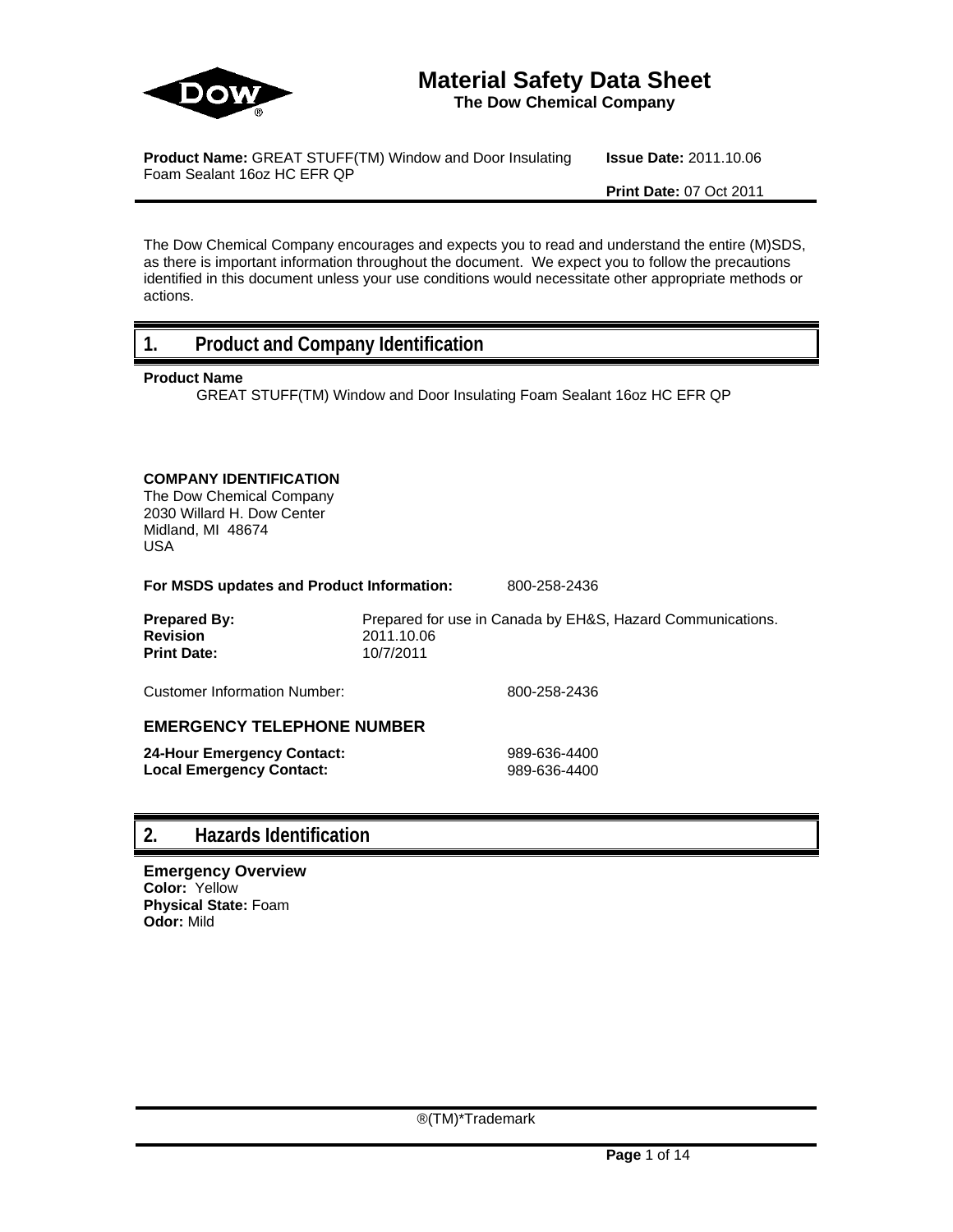### **Hazards of product:**

DANGER! Extremely flammable liquid and vapor - Vapor may cause flash fire. May cause allergic skin reaction. May cause allergic respiratory reaction. May cause eye irritation. May cause skin irritation. Vapor reduces oxygen available for breathing. May cause anesthetic effects. May cause respiratory tract irritation. May cause lung injury. Vapors may travel a long distance; ignition and/or flash back may occur. Evacuate area. Keep upwind of spill. Stay out of low areas. Aerosol cans exposed to fire can rupture becoming flaming projectiles. Elevated temperatures can cause hazardous polymerization. Toxic fumes may be released in fire situations. Contents under pressure.

## **Potential Health Effects**

**Eye Contact:** May cause eye irritation. May cause slight temporary corneal injury.

**Skin Contact:** Prolonged contact may cause moderate skin irritation with local redness. Material may stick to skin causing irritation upon removal. May stain skin.

**Skin Absorption:** Prolonged skin contact is unlikely to result in absorption of harmful amounts. **Skin Sensitization:** Skin contact may cause an allergic skin reaction. Animal studies have shown that skin contact with isocyanates may play a role in respiratory sensitization.

**Inhalation:** In confined or poorly ventilated areas, vapor can easily accumulate and can cause unconsciousness and death due to displacement of oxygen. Excessive exposure may cause irritation to upper respiratory tract (nose and throat) and lungs. May cause pulmonary edema (fluid in the lungs.) Effects may be delayed. May cause central nervous system depression. Symptoms of excessive exposure may be anesthetic or narcotic effects; dizziness and drowsiness may be observed. Excessive exposure may increase sensitivity to epinephrine and increase myocardial irritability (irregular heartbeats). Decreased lung function has been associated with overexposure to isocyanates.

**Respiratory Sensitization:** May cause allergic respiratory response. MDI concentrations below the exposure guidelines may cause allergic respiratory reactions in individuals already sensitized. Asthma-like symptoms may include coughing, difficult breathing and a feeling of tightness in the chest. Occasionally, breathing difficulties may be life threatening.

**Ingestion:** Low toxicity if swallowed. Small amounts swallowed incidentally as a result of normal handling operations are not likely to cause injury; however, swallowing larger amounts may cause injury. Observations in animals include: Gastrointestinal irritation.

**Aspiration hazard:** Based on physical properties, not likely to be an aspiration hazard. **Effects of Repeated Exposure:** Tissue injury in the upper respiratory tract and lungs has been observed in laboratory animals after repeated excessive exposures to MDI/polymeric MDI aerosols. Excessive exposure may produce organophosphate type cholinesterase inhibition. Signs and symptoms of excessive exposure may be headache, dizziness, incoordination, muscle twitching, tremors, nausea, abdominal cramps, diarrhea, sweating, pinpoint pupils, blurred vision, salivation, tearing, tightness in chest, excessive urination, convulsions.

**Cancer Information:** Lung tumors have been observed in laboratory animals exposed to respirable aerosol droplets of MDI/Polymeric MDI (6 mg/m3) for their lifetime. Tumors occurred concurrently with respiratory irritation and lung injury. Current exposure guidelines are expected to protect against these effects reported for MDI.

**Birth Defects/Developmental Effects:** In laboratory animals, MDI/polymeric MDI did not cause birth defects; other fetal effects occurred only at high doses which were toxic to the mother.

## **3. Composition/information on ingredients**

| <b>Component</b>                                                         | CAS#       | Amount<br><b>W/W</b>   |
|--------------------------------------------------------------------------|------------|------------------------|
| Polymethylenepolyphenyl polyisocyanate,<br>polypropyleneglycol copolymer | 53862-89-8 | $>=$ 30.0 - $=$ 60.0 % |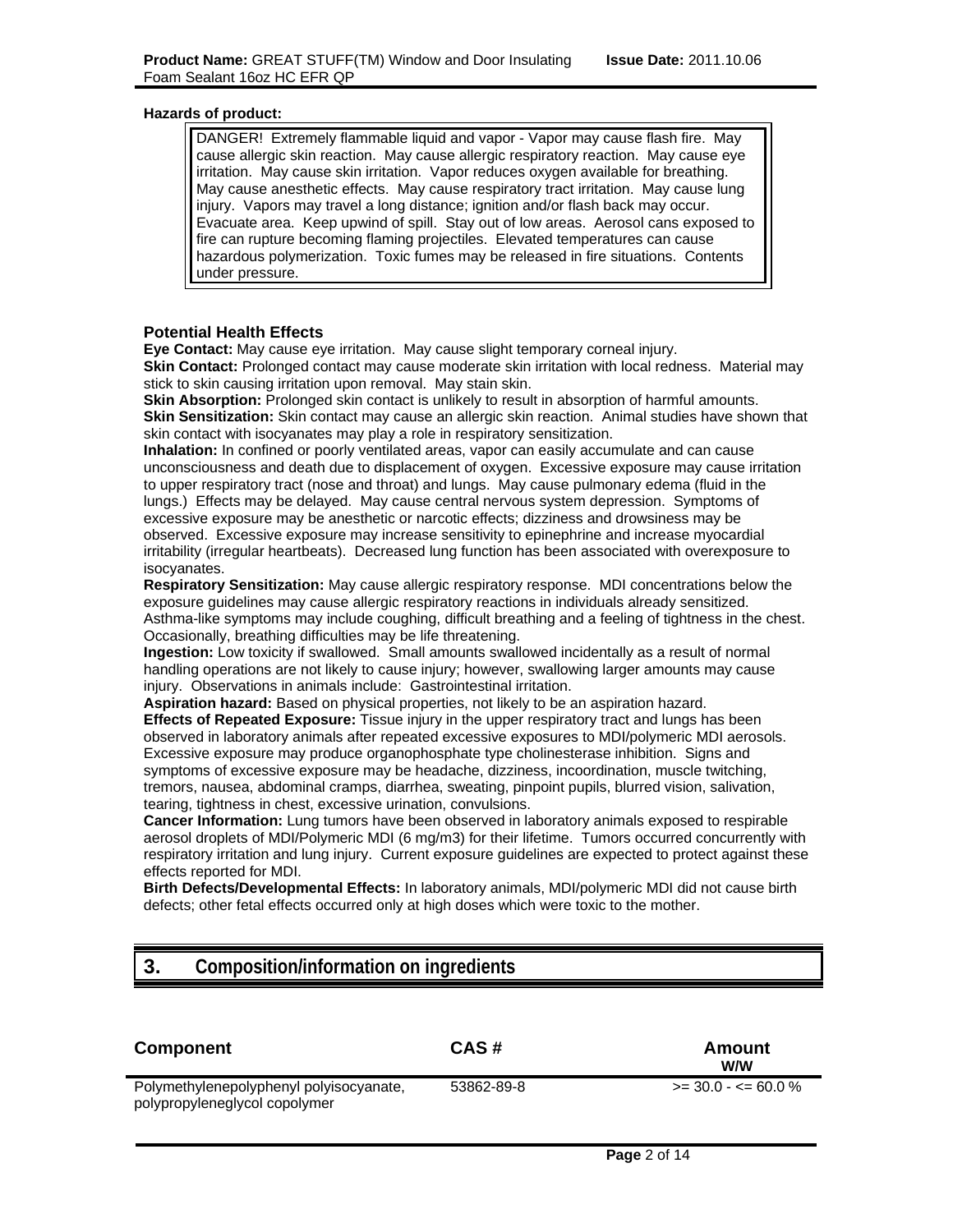| Isocyanic acid, polymethylenepolyphenylene<br>ester, polymer with .alpha.,.alpha.',.alpha."-          | 57029-46-6     | $>= 10.0 - \le 30.0 \%$ |
|-------------------------------------------------------------------------------------------------------|----------------|-------------------------|
| 1,2,3-propanetriyltris[.omega.-hydroxypoly<br>Diphenylmethane Diisocyanate, isomers and<br>homologues | 9016-87-9      | $>= 10.0 - \le 30.0 \%$ |
| 4,4' -Methylenediphenyl diisocyanate                                                                  | 101-68-8       | $>= 7.0 - \le 13.0 \%$  |
| <b>Isobutane</b>                                                                                      | 75-28-5        | $>= 5.0 - \le 10.0 \%$  |
| Methyl ether                                                                                          | $115 - 10 - 6$ | $>= 1.0 - \le 5.0 \%$   |
| Propane                                                                                               | 74-98-6        | $>= 1.0 - \le 5.0 \%$   |
| Tris(1-chloro-2-propyl) phosphate                                                                     | 13674-84-5     | $>= 5.0 - \le 10.0 \%$  |

**Amounts are presented as percentages by weight.**

Note: CAS 101-68-8 is an MDI isomer that is part of CAS 9016-87-9.

## **4. First-aid measures**

## **Description of first aid measures**

**General advice:** First Aid responders should pay attention to self-protection and use the recommended protective clothing (chemical resistant gloves, splash protection). If potential for exposure exists refer to Section 8 for specific personal protective equipment.

**Inhalation:** Move person to fresh air. If not breathing, give artificial respiration; if by mouth to mouth use rescuer protection (pocket mask, etc). If breathing is difficult, oxygen should be administered by qualified personnel. Call a physician or transport to a medical facility.

**Skin Contact:** Remove material from skin immediately by washing with soap and plenty of water. Remove contaminated clothing and shoes while washing. Seek medical attention if irritation persists. Wash clothing before reuse. An MDI skin decontamination study demonstrated that cleaning very soon after exposure is important, and that a polyglycol-based skin cleanser or corn oil may be more effective than soap and water. Discard items which cannot be decontaminated, including leather articles such as shoes, belts and watchbands. Suitable emergency safety shower facility should be available in work area.

**Eye Contact:** Immediately flush eyes with water; remove contact lenses, if present, after the first 5 minutes, then continue flushing eyes for at least 15 minutes. Obtain medical attention without delay, preferably from an ophthalmologist. Suitable emergency eye wash facility should be immediately available.

**Ingestion:** If swallowed, seek medical attention. Do not induce vomiting unless directed to do so by medical personnel.

### **Most important symptoms and effects, both acute and delayed**

Aside from the information found under Description of first aid measures (above) and Indication of immediate medical attention and special treatment needed (below), no additional symptoms and effects are anticipated.

### **Indication of immediate medical attention and special treatment needed**

Maintain adequate ventilation and oxygenation of the patient. May cause respiratory sensitization or asthma-like symptoms. Bronchodilators, expectorants and antitussives may be of help. Treat bronchospasm with inhaled beta2 agonist and oral or parenteral corticosteroids. Respiratory symptoms, including pulmonary edema, may be delayed. Persons receiving significant exposure should be observed 24-48 hours for signs of respiratory distress. Exposure may increase "myocardial irritability". Do not administer sympathomimetic drugs such as epinephrine unless absolutely necessary. If you are sensitized to diisocyanates, consult your physician regarding working with other respiratory irritants or sensitizers. Although cholinesterase depression has been reported with this material, it is not of benefit in determining exposure and need not be considered in the treatment of persons exposed to the material. Treatment of exposure should be directed at the control of symptoms and the clinical condition of the patient.

Excessive exposure may aggravate preexisting asthma and other respiratory disorders (e.g. emphysema, bronchitis, reactive airways dysfunction syndrome). Repeated excessive exposure may aggravate preexisting lung disease.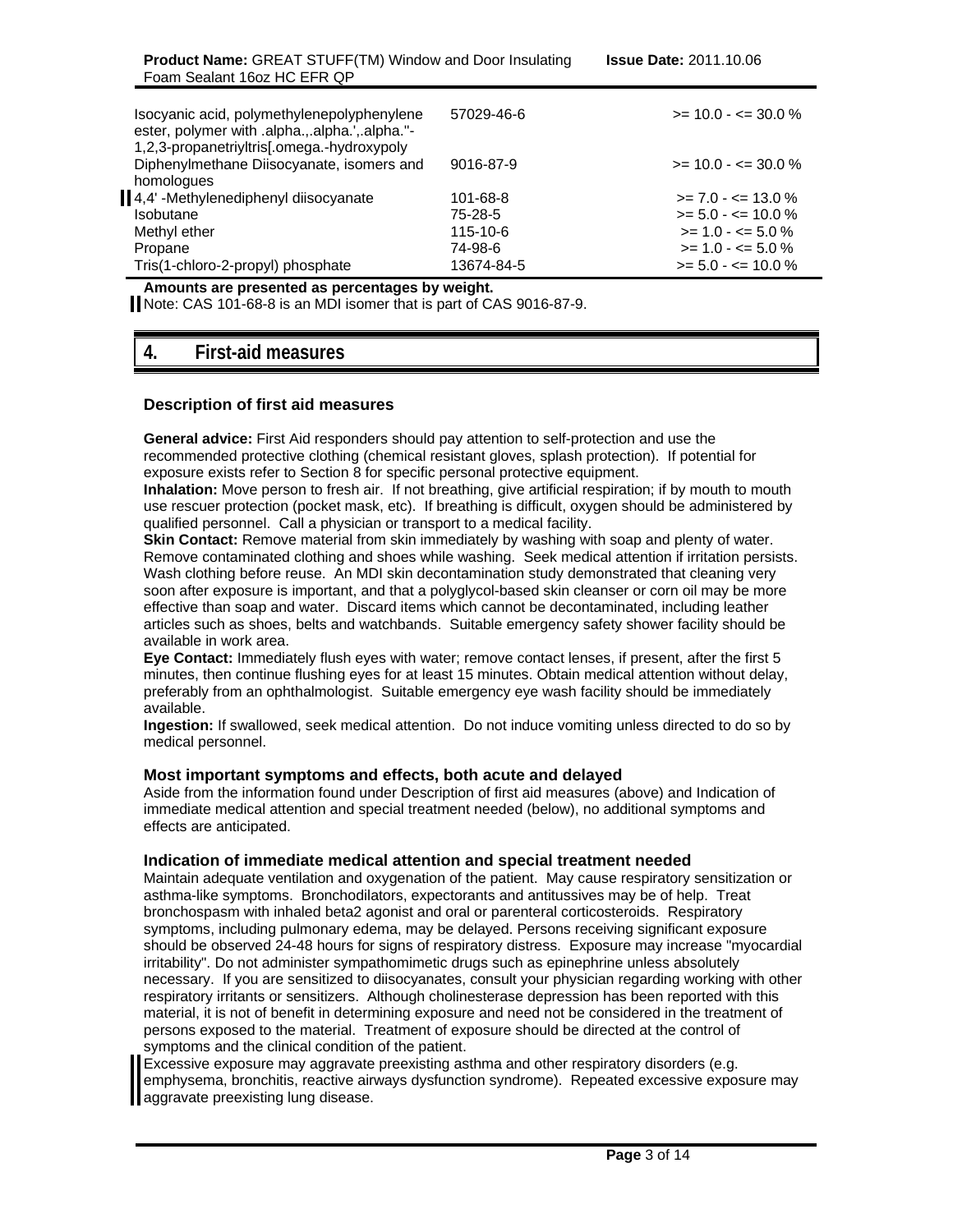## **5. Fire Fighting Measures**

## **Suitable extinguishing media**

Water fog or fine spray. Dry chemical fire extinguishers. Carbon dioxide fire extinguishers. Foam. Alcohol resistant foams (ATC type) are preferred. General purpose synthetic foams (including AFFF) or protein foams may function, but will be less effective.

**Extinguishing Media to Avoid:** Do not use direct water stream. Straight or direct water streams may not be effective to extinguish fire.

## **Special hazards arising from the substance or mixture**

**Hazardous Combustion Products:** During a fire, smoke may contain the original material in addition to combustion products of varying composition which may be toxic and/or irritating. Combustion products may include and are not limited to: Nitrogen oxides. Isocyanates. Hydrogen chloride. Carbon monoxide. Carbon dioxide. Hydrogen cyanide.

**Unusual Fire and Explosion Hazards:** Contains flammable propellant. Aerosol cans exposed to fire can rupture and become flaming projectiles. Propellant release may result in a fireball. Vapors are heavier than air and may travel a long distance and accumulate in low lying areas. Ignition and/or flash back may occur. Dense smoke is produced when product burns.

## **Advice for firefighters**

**Fire Fighting Procedures:** Keep people away. Isolate fire and deny unnecessary entry. Stay upwind. Keep out of low areas where gases (fumes) can accumulate. Water may not be effective in extinguishing fire. Do not use direct water stream. May spread fire. Fight fire from protected location or safe distance. Consider the use of unmanned hose holders or monitor nozzles. Eliminate ignition sources. Move container from fire area if this is possible without hazard. Use water spray to cool fireexposed containers and fire-affected zone until fire is out.

**Special Protective Equipment for Firefighters:** Wear positive-pressure self-contained breathing apparatus (SCBA) and protective fire fighting clothing (includes fire fighting helmet, coat, trousers, boots, and gloves). Avoid contact with this material during fire fighting operations. If contact is likely, change to full chemical resistant fire fighting clothing with self-contained breathing apparatus. If this is not available, wear full chemical resistant clothing with self-contained breathing apparatus and fight fire from a remote location. For protective equipment in post-fire or non-fire clean-up situations, refer to the relevant sections.

See Section 9 for related Physical Properties

## **6. Accidental Release Measures**

**Personal precautions, protective equipment and emergency procedures:** Evacuate area. Only trained and properly protected personnel must be involved in clean-up operations. Keep personnel out of low areas. Keep personnel out of confined or poorly ventilated areas. Keep upwind of spill. Ventilate area of leak or spill. No smoking in area. For large spills, warn public of downwind explosion hazard. Check area with combustible gas detector before reentering area. Ground and bond all containers and handling equipment. Eliminate all sources of ignition in vicinity of spill or released vapor to avoid fire or explosion. Vapor explosion hazard. Keep out of sewers. See Section 10 for more specific information. Use appropriate safety equipment. For additional information, refer to Section 8, Exposure Controls and Personal Protection. Refer to Section 7, Handling, for additional precautionary measures.

**Environmental precautions:** Prevent from entering into soil, ditches, sewers, waterways and/or groundwater. See Section 12, Ecological Information.

**Methods and materials for containment and cleaning up:** Contain spilled material if possible. Ground and bond all containers and handling equipment. Isolate area until gas has dispersed. Use non-sparking tools in cleanup operations. Eliminate all sources of ignition in vicinity of spill or released vapor to avoid fire or explosion. Check area with combustible gas detector before reentering area.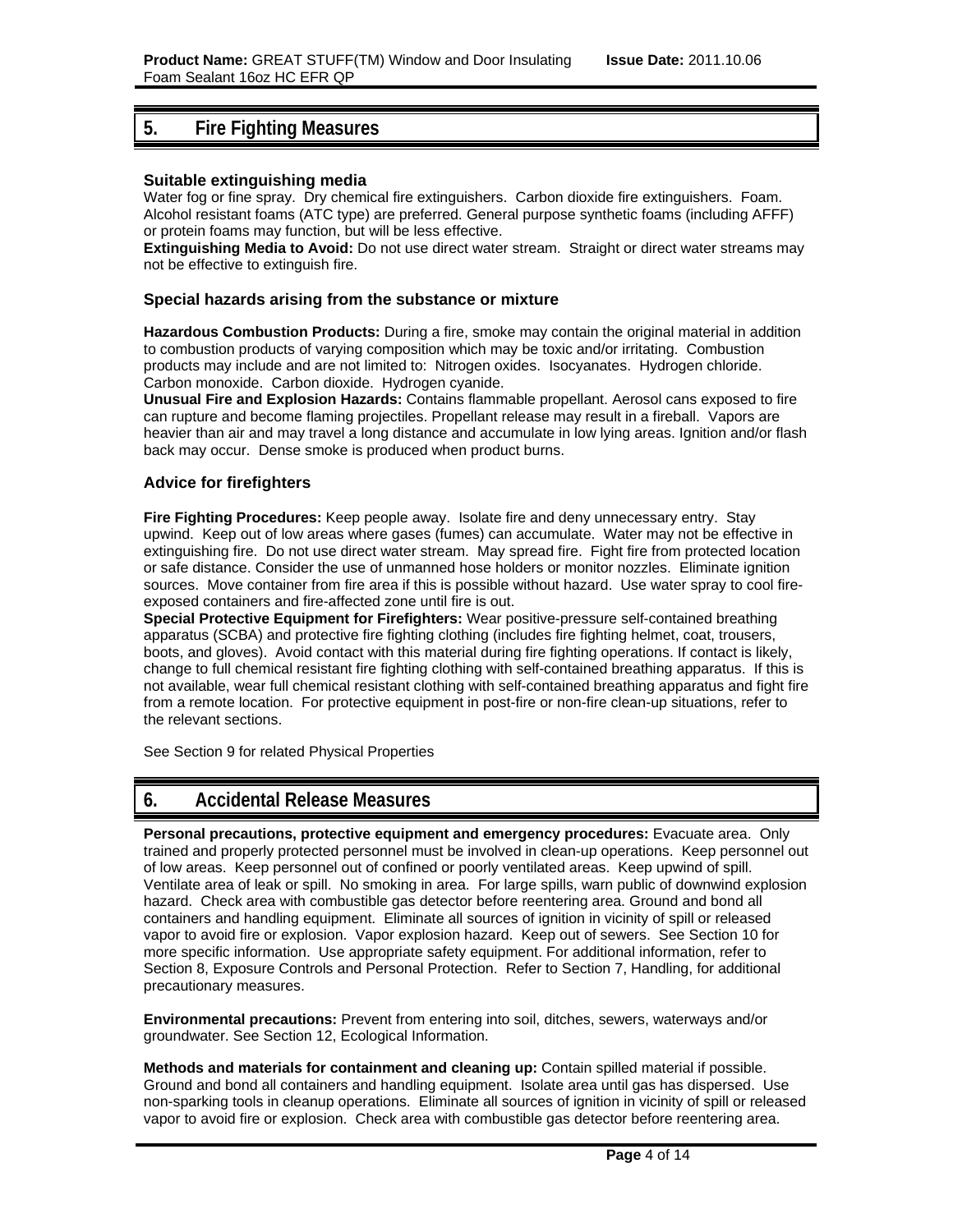Ground and bond all containers and handling equipment. Collect in suitable and properly labeled containers. Absorb with materials such as: Clay. Dirt. Milsorb®. Sand. Sawdust. Vermiculite. See Section 10 for more specific information. See Section 13, Disposal Considerations, for additional information.

## **7. Handling and Storage**

## **Handling**

**General Handling:** Keep away from heat, sparks and flame. Avoid contact with eyes. Avoid contact with skin and clothing. Avoid prolonged or repeated contact with skin. Avoid breathing vapor. Wash thoroughly after handling. Keep container closed. Use only with adequate ventilation. Keep out of reach of children. No smoking, open flames or sources of ignition in handling and storage area. Vapors are heavier than air and may travel a long distance and accumulate in low lying areas. Ignition and/or flash back may occur. Contents under pressure. Do not puncture or incinerate container. Containers, even those that have been emptied, can contain vapors. Do not cut, drill, grind, weld, or perform similar operations on or near empty containers. Do not enter confined spaces unless adequately ventilated. Never use air pressure for transferring product. Use of non-sparking or explosion-proof equipment may be necessary, depending upon the type of operation. See Section 8, EXPOSURE CONTROLS AND PERSONAL PROTECTION.

### **Storage**

Minimize sources of ignition, such as static build-up, heat, spark or flame. Store in a dry place. See Section 10 for more specific information.

| <b>Shelf life: Use within</b> | <b>Storage temperature:</b> |
|-------------------------------|-----------------------------|
| 12 Months                     | $20 - 30 °C$                |

## **8. Exposure Controls / Personal Protection Exposure Limits Component List Type Value 4,4' -Methylenediphenyl diisocyanate** ACGIH TWA 0.005 ppm CAD AB OEL TWA 0.05 mg/m3 0.005 ppm CAD BC OEL TWA 0.005 ppm SKIN

|                                                                   | CAD BC OEL              | TWA            | 0.005 ppm SKIN                                           |
|-------------------------------------------------------------------|-------------------------|----------------|----------------------------------------------------------|
|                                                                   | CAD BC OEL              | <b>CEILING</b> | 0.01 ppm SKIN                                            |
|                                                                   | CAD ON OEL              | <b>TWAEV</b>   | $0.005$ ppm                                              |
|                                                                   | CAD ON OEL              | <b>CEV</b>     | $0.02$ ppm                                               |
|                                                                   | OEL (QUE)               | TWA            | 0.051 mg/m3 0.005 ppm SEN<br>Exposure must be minimized. |
| <b>Diphenylmethane</b><br>Diisocyanate, isomers and<br>homologues | CAD AB OEL              | TWA            | $0.07 \text{ mg/m}$ 3 0.005 ppm                          |
|                                                                   | CAD BC OEL              | TWA            | 0.005 ppm SKIN                                           |
|                                                                   | CAD BC OEL              | <b>CEILING</b> | 0.01 ppm SKIN                                            |
|                                                                   | <b>ACGIH</b>            | TWA            | $0.005$ ppm                                              |
|                                                                   | OEL (QUE)               | TWA            | 0.051 mg/m3 0.005 ppm SEN<br>Exposure must be minimized. |
|                                                                   | CAD ON OEL              | <b>TWAEV</b>   | $0.005$ ppm                                              |
|                                                                   | CAD ON OEL              | <b>CEV</b>     | $0.02$ ppm                                               |
| <b>Methyl ether</b>                                               | CAD BC OEL<br>AIHA WEEL | TWA<br>TWA     | 1,000 ppm<br>1,880 mg/m3 1,000 ppm                       |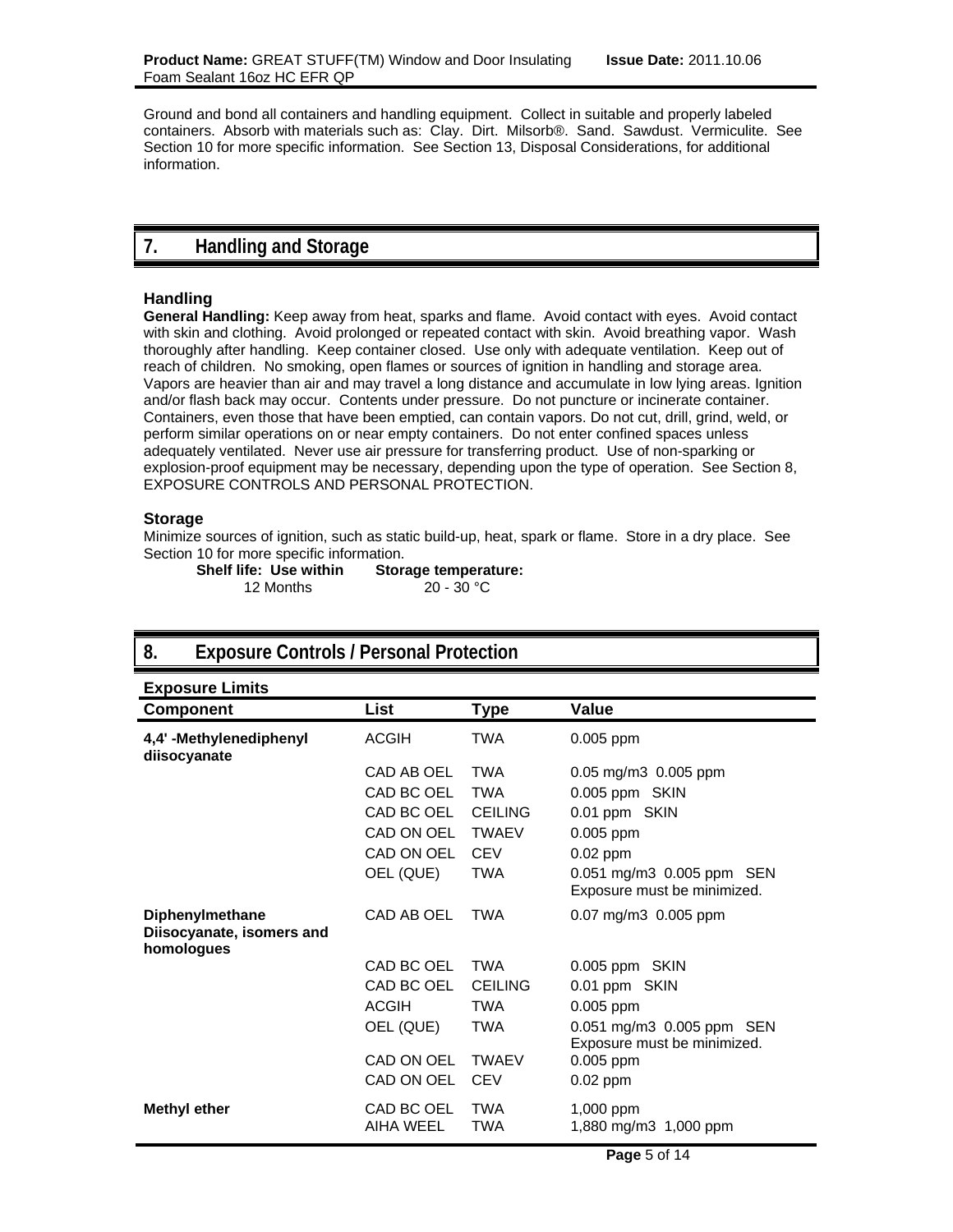| Isobutane | OEL (QUE)<br>CAD ON OEL TWAEV<br>CAD BC OEL<br>CAD ON OEL<br><b>ACGIH</b> | TWA<br><b>TWA</b><br><b>TWAEV</b><br><b>TWA</b>        | 1,900 mg/m3 800 ppm<br>$1,000$ ppm<br>1,000 ppm<br>1,900 mg/m3 800 ppm<br>1,000 ppm |  |
|-----------|---------------------------------------------------------------------------|--------------------------------------------------------|-------------------------------------------------------------------------------------|--|
| Propane   | OEL (QUE)<br>CAD AB OEL<br>CAD ON OEL<br>CAD BC OEL<br><b>ACGIH</b>       | TWA<br><b>TWA</b><br><b>TWAEV</b><br><b>TWA</b><br>TWA | 1,800 mg/m3 1,000 ppm<br>$1,000$ ppm<br>$1,000$ ppm<br>1,000 ppm<br>1,000 ppm       |  |

*Consult local authorities for recommended exposure limits.*

A "skin" notation following the inhalation exposure guideline refers to the potential for dermal absorption of the material including mucous membranes and the eyes either by contact with vapors or by direct skin contact.

It is intended to alert the reader that inhalation may not be the only route of exposure and that measures to minimize dermal exposures should be considered.

A "SEN" notation following the exposure guideline refers to the potential to produce sensitization, as confirmed by human or animal data.

## **Personal Protection**

**Eye/Face Protection:** Use safety glasses (with side shields).

**Skin Protection:** Use protective clothing chemically resistant to this material. Selection of specific items such as face shield, boots, apron, or full body suit will depend on the task.

**Hand protection:** Use gloves chemically resistant to this material. Examples of preferred glove barrier materials include: Butyl rubber. Chlorinated polyethylene. Polyethylene. Ethyl vinyl alcohol laminate ("EVAL"). Examples of acceptable glove barrier materials include: Neoprene. Nitrile/butadiene rubber ("nitrile" or "NBR"). Viton. Polyvinyl chloride ("PVC" or "vinyl"). NOTICE: The selection of a specific glove for a particular application and duration of use in a workplace should also take into account all relevant workplace factors such as, but not limited to: Other chemicals which may be handled, physical requirements (cut/puncture protection, dexterity, thermal protection), potential body reactions to glove materials, as well as the instructions/specifications provided by the glove supplier.

**Respiratory Protection:** Atmospheric levels should be maintained below the exposure guideline. When atmospheric levels may exceed the exposure guideline, use an approved air-purifying respirator equipped with an organic vapor sorbent and a particle filter. For situations where the atmospheric levels may exceed the level for which an air-purifying respirator is effective, use a positive-pressure air-supplying respirator (air line or self-contained breathing apparatus). For emergency response or for situations where the atmospheric level is unknown, use an approved positive-pressure selfcontained breathing apparatus or positive-pressure air line with auxiliary self-contained air supply. In confined or poorly ventilated areas, use an approved self-contained breathing apparatus or positive pressure air line with auxiliary self-contained air supply. The following should be effective types of airpurifying respirators: Organic vapor cartridge with a particulate pre-filter.

**Ingestion:** Use good personal hygiene. Do not consume or store food in the work area. Wash hands before smoking or eating.

## **Engineering Controls**

**Ventilation:** Use only with adequate ventilation. Local exhaust ventilation may be necessary for some operations. Provide general and/or local exhaust ventilation to control airborne levels below the exposure guidelines. Exhaust systems should be designed to move the air away from the source of vapor/aerosol generation and people working at this point. The odor and irritancy of this material are inadequate to warn of excessive exposure. Lethal concentrations may exist in areas with poor ventilation.

## **9. Physical and Chemical Properties**

**Appearance**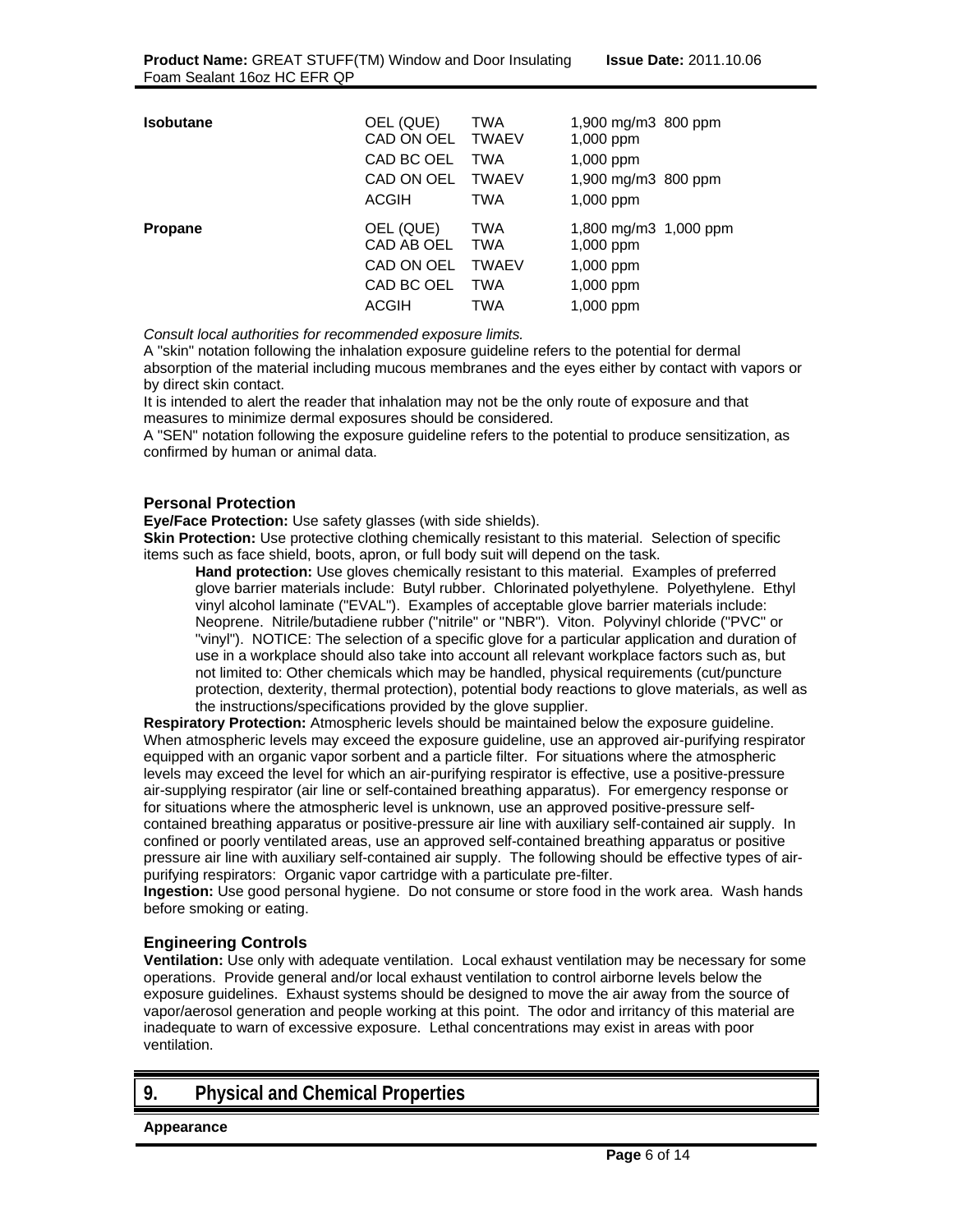| <b>Physical State</b>            | Foam                                                              |
|----------------------------------|-------------------------------------------------------------------|
| Color                            | Yellow                                                            |
| Odor                             | Mild                                                              |
| <b>Odor Threshold</b>            | No test data available                                            |
| рH                               | Not applicable                                                    |
| <b>Melting Point</b>             | No test data available                                            |
| <b>Freezing Point</b>            | No test data available                                            |
| <b>Boiling Point (760 mmHg)</b>  | Not applicable.                                                   |
| <b>Flash Point - Closed Cup</b>  | -104 °C Estimated.                                                |
| <b>Evaporation Rate (Butyl</b>   | No test data available                                            |
| $Accetate = 1$                   |                                                                   |
| Flammability (solid, gas)        | Not applicable to liquids                                         |
| <b>Flammable Limits In Air</b>   | Lower: No test data available                                     |
|                                  | <b>Upper:</b> No test data available                              |
| Vapor Pressure                   | 1,151 kPa @ 55 °C Estimated.                                      |
| Vapor Density (air = $1$ )       | No test data available                                            |
| Specific Gravity (H2O = 1)       | 1.06 Estimated.                                                   |
| Solubility in water (by          | Insoluble                                                         |
| weight)                          |                                                                   |
| <b>Partition coefficient, n-</b> | No data available for this product. See Section 12 for individual |
| octanol/water (log Pow)          | component data.                                                   |
| <b>Autoignition Temperature</b>  | No test data available                                            |
| <b>Decomposition</b>             | No test data available                                            |
| <b>Temperature</b>               |                                                                   |
| <b>Kinematic Viscosity</b>       | Not applicable                                                    |
| <b>Explosive properties</b>      | Not explosive                                                     |
| <b>Oxidizing properties</b>      | No                                                                |

## **10. Stability and Reactivity**

## **Reactivity**

No dangerous reaction known under conditions of normal use.

### **Chemical stability**

Stable under recommended storage conditions. See Storage, Section 7. Unstable at elevated temperatures.

### **Possibility of hazardous reactions**

Can occur. Elevated temperatures can cause hazardous polymerization.

**Conditions to Avoid:** Avoid temperatures above 50 °C. Elevated temperatures can cause container to vent and/or rupture. Exposure to elevated temperatures can cause product to decompose.

**Incompatible Materials:** Avoid contact with: Acids. Alcohols. Amines. Ammonia. Bases. Metal compounds. Strong oxidizers. Products based on diisocyanates like TDI and MDI react with many materials to release heat. The reaction rate increases with temperature as well as with increased contact; these reactions can become violent. Contact is increased by stirring or if the other material acts as a solvent. Products based on diisocyanates such as TDI and MDI are not soluble in water and will sink to the bottom, but react slowly at the interface. The reaction forms carbon dioxide gas and a layer of solid polyurea. Reaction with water will generate carbon dioxide and heat.

### **Hazardous decomposition products**

Decomposition products depend upon temperature, air supply and the presence of other materials. Toxic gases are released during decomposition.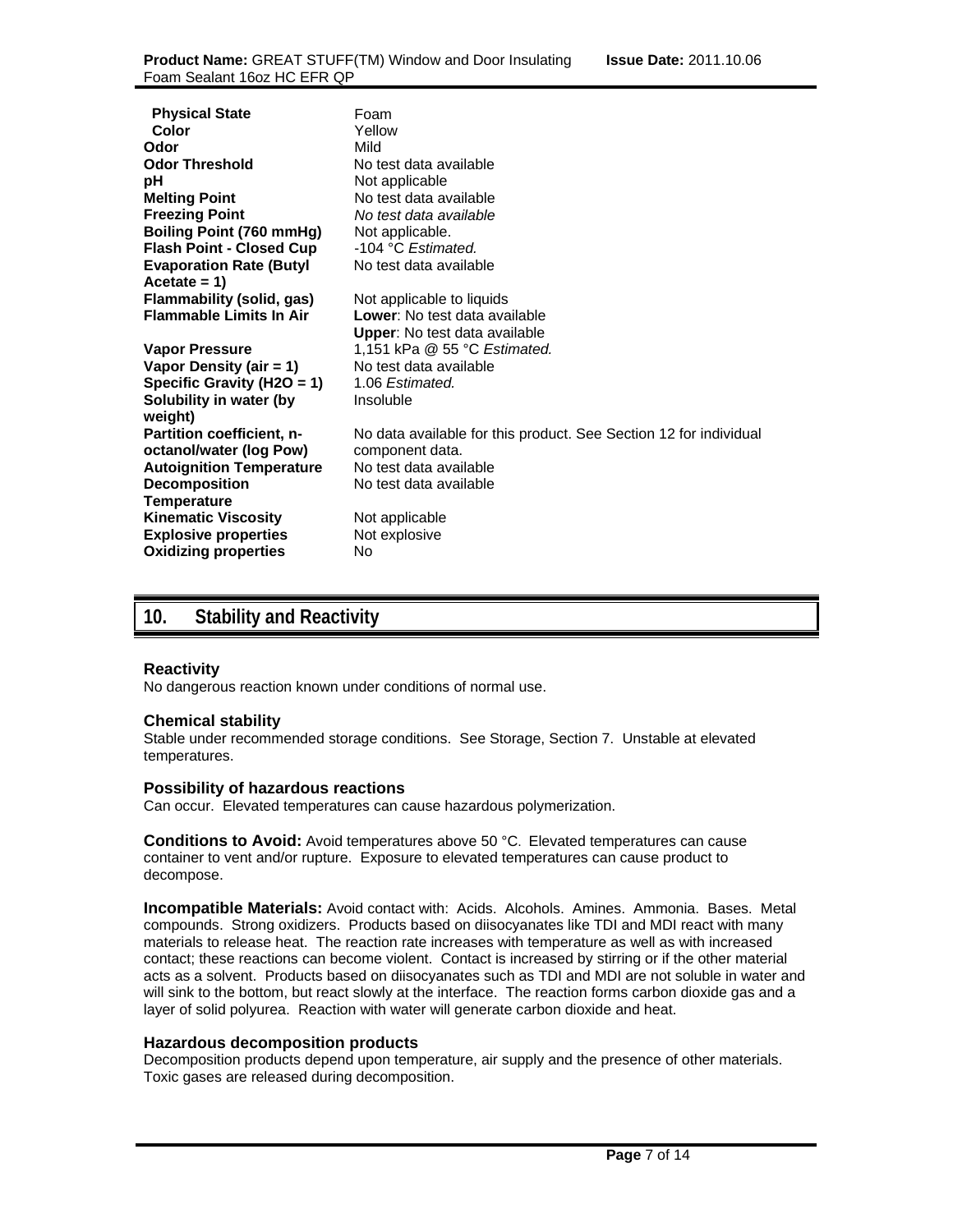## **11. Toxicological Information**

## **Acute Toxicity**

## **Ingestion**

As product: Single dose oral LD50 has not been determined. Estimated. LD50, Rat > 2,000 mg/kg

## **Dermal**

As product: The dermal LD50 has not been determined.

Estimated. LD50, Rabbit > 2,000 mg/kg

## **Inhalation**

As product: The LC50 has not been determined.

## **Eye damage/eye irritation**

May cause eye irritation. May cause slight temporary corneal injury.

## **Skin corrosion/irritation**

Prolonged contact may cause moderate skin irritation with local redness. Material may stick to skin causing irritation upon removal. May stain skin.

## **Sensitization**

## **Skin**

Skin contact may cause an allergic skin reaction. Animal studies have shown that skin contact with isocyanates may play a role in respiratory sensitization.

## **Respiratory**

May cause allergic respiratory response. MDI concentrations below the exposure guidelines may cause allergic respiratory reactions in individuals already sensitized. Asthma-like symptoms may include coughing, difficult breathing and a feeling of tightness in the chest. Occasionally, breathing difficulties may be life threatening.

## **Repeated Dose Toxicity**

Tissue injury in the upper respiratory tract and lungs has been observed in laboratory animals after repeated excessive exposures to MDI/polymeric MDI aerosols. Excessive exposure may produce organophosphate type cholinesterase inhibition. Signs and symptoms of excessive exposure may be headache, dizziness, incoordination, muscle twitching, tremors, nausea, abdominal cramps, diarrhea, sweating, pinpoint pupils, blurred vision, salivation, tearing, tightness in chest, excessive urination, convulsions.

## **Chronic Toxicity and Carcinogenicity**

Lung tumors have been observed in laboratory animals exposed to respirable aerosol droplets of MDI/Polymeric MDI (6 mg/m3) for their lifetime. Tumors occurred concurrently with respiratory irritation and lung injury. Current exposure guidelines are expected to protect against these effects reported for MDI.

## **Developmental Toxicity**

In laboratory animals, MDI/polymeric MDI did not cause birth defects; other fetal effects occurred only at high doses which were toxic to the mother.

## **Reproductive Toxicity**

No relevant information found.

### **Genetic Toxicology**

In vitro genetic toxicity studies were negative for component(s) tested. Genetic toxicity data on MDI are inconclusive. MDI was weakly positive in some in vitro studies; other in vitro studies were negative. Animal mutagenicity studies were predominantly negative.

**Component Toxicology -** Polymethylenepolyphenyl polyisocyanate, polypropyleneglycol copolymer

| <b>Inhalation</b>                                                                     | As product: The LC50 has not been determined.                     |  |
|---------------------------------------------------------------------------------------|-------------------------------------------------------------------|--|
|                                                                                       |                                                                   |  |
| Inhalation                                                                            | For similar material(s): 4,4'-Methylenediphenyl diisocyanate (CAS |  |
|                                                                                       | 101-68-8). LC50, 1 h, Aerosol, Rat 2.24 mg/l                      |  |
|                                                                                       |                                                                   |  |
| Inhalation                                                                            | For similar material(s): 2,4'-Diphenylmethane diisocyanate (CAS   |  |
|                                                                                       | 5873-54-1). LC50, 4 h, Aerosol, Rat 0.31 mg/l                     |  |
| Component Toxicology - Isocyanic acid, polymethylenepolyphenylene ester, polymer with |                                                                   |  |
| .alpha.,.alpha.',.alpha."-1,2,3-propanetriyltris[.omega.-hydroxypoly                  |                                                                   |  |
| <b>Inhalation</b>                                                                     | As product: The LC50 has not been determined.                     |  |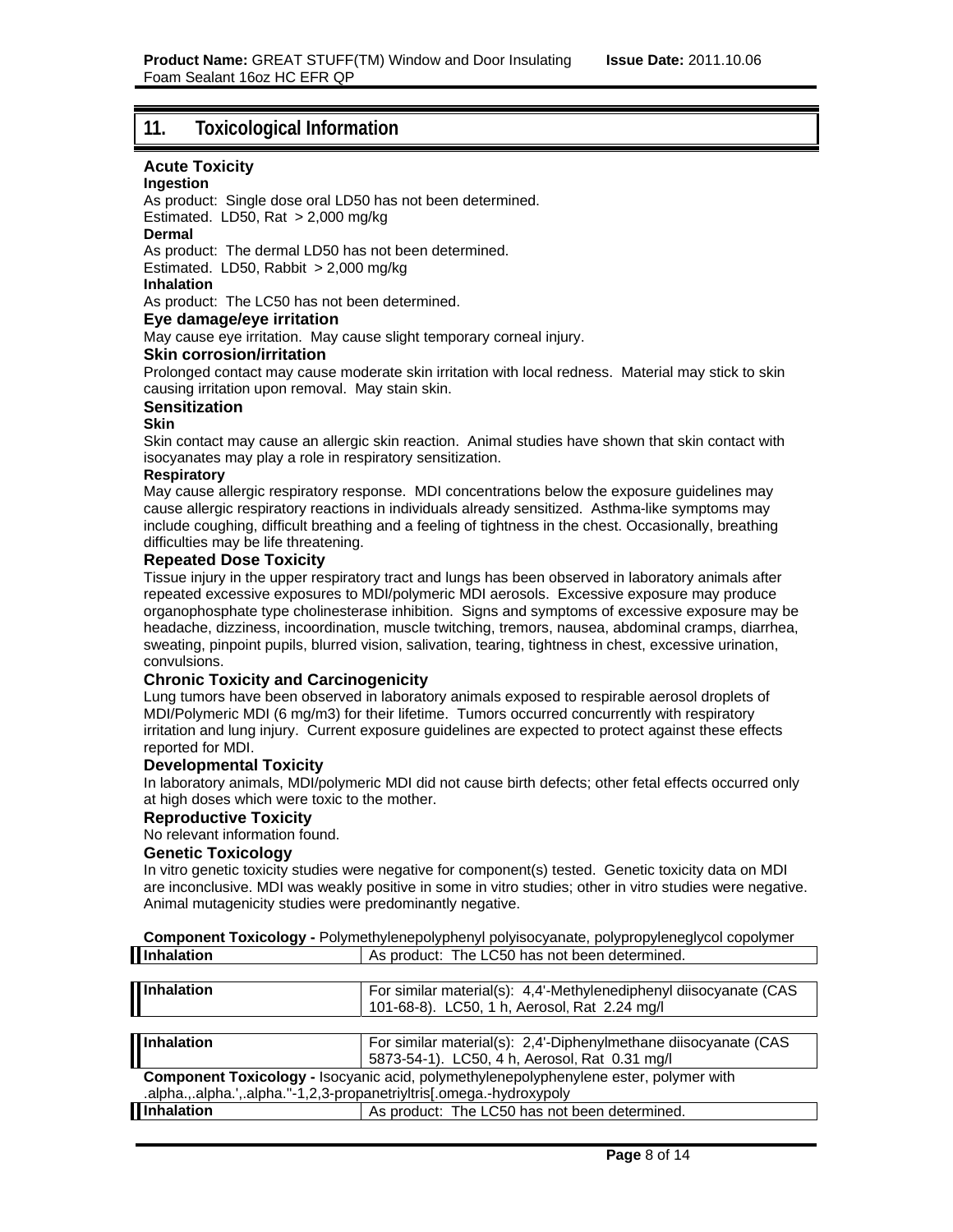| <b>Inhalation</b>                                           | For similar material(s): 4,4'-Methylenediphenyl diisocyanate (CAS                  |
|-------------------------------------------------------------|------------------------------------------------------------------------------------|
|                                                             | 101-68-8). LC50, 1 h, Aerosol, Rat 2.24 mg/l                                       |
|                                                             |                                                                                    |
| <b>II</b> Inhalation                                        | For similar material(s): 2,4'-Diphenylmethane diisocyanate (CAS                    |
|                                                             | 5873-54-1). LC50, 4 h, Aerosol, Rat 0.31 mg/l                                      |
|                                                             | <b>Component Toxicology - Diphenylmethane Diisocyanate, isomers and homologues</b> |
| <b>Inhalation</b>                                           | LC50, 4 h, Aerosol, Rat 0.49 mg/l                                                  |
|                                                             |                                                                                    |
| <b>Inhalation</b>                                           | For similar material(s): 2,4'-Diphenylmethane diisocyanate (CAS                    |
|                                                             | 5873-54-1). LC50, 4 h, Aerosol, Rat 0.31 mg/l                                      |
|                                                             |                                                                                    |
| Inhalation                                                  | For similar material(s): 4,4'-Methylenediphenyl diisocyanate (CAS                  |
|                                                             | 101-68-8). LC50, 1 h, Aerosol, Rat 2.24 mg/l                                       |
| Component Toxicology - 4,4' -Methylenediphenyl diisocyanate |                                                                                    |
| <b>Illnhalation</b>                                         | LC50, 1 h, Aerosol, Rat 2.24 mg/l                                                  |
| <b>Component Toxicology - Isobutane</b>                     |                                                                                    |
| <b>Illnhalation</b>                                         | LC50, 1 h, Mouse 52 mg/l                                                           |
| <b>Component Toxicology - Methyl ether</b>                  |                                                                                    |
| <b>Inhalation</b>                                           | LC50, 0.5 h, Vapor, Mouse 395,940 ppm                                              |
| <b>Component Toxicology - Propane</b>                       |                                                                                    |
| <b>Illnhalation</b>                                         | LC50, 15 min, Vapor, Rat, male and female $> 800,000$ ppm                          |
| Component Toxicology - Tris(1-chloro-2-propyl) phosphate    |                                                                                    |
| <b>Illnhalation</b>                                         | LC50, 4 h, Aerosol, Rat $>$ 4.6 mg/l                                               |
|                                                             |                                                                                    |

## **12. Ecological Information**

## **Toxicity**

## Data for Component: **Isocyanic acid, polymethylenepolyphenylene ester, polymer with**

**.alpha.,.alpha.',.alpha.''-1,2,3-propanetriyltris[.omega.-hydroxypoly**

Not expected to be acutely toxic to aquatic organisms.

## Data for Component: **Diphenylmethane Diisocyanate, isomers and homologues**

The measured ecotoxicity is that of the hydrolyzed product, generally under conditions maximizing production of soluble species. Material is practically non-toxic to aquatic organisms on an acute basis (LC50/EC50/EL50/LL50 >100 mg/L in the most sensitive species tested).

## **Fish Acute & Prolonged Toxicity**

Based on information for a similar material: LC50, Danio rerio (zebra fish), static, 96 h: > 1,000 mg/l

**Aquatic Invertebrate Acute Toxicity** 

Based on information for a similar material: EC50, water flea Daphnia magna, static, 24 h: > 1,000 mg/l

**Aquatic Plant Toxicity** 

Based on information for a similar material: NOEC, Scenedesmus subspicatus (new name: Desmodesmus subspicatus), static, Growth rate inhibition, 72 h: 1,640 mg/l

- **Toxicity to Micro-organisms**
- Based on information for a similar material: EC50; activated sludge, static, 3 h: > 100 mg/l **Toxicity to Soil Dwelling Organisms**
- EC50, Earthworm Eisenia foetida, adult, 14 d: > 1,000 mg/kg

## Data for Component: **4,4' -Methylenediphenyl diisocyanate**

The measured ecotoxicity is that of the hydrolyzed product, generally under conditions maximizing production of soluble species. Material is practically non-toxic to aquatic

Data for Component: **Polymethylenepolyphenyl polyisocyanate, polypropyleneglycol copolymer** Not expected to be acutely toxic to aquatic organisms.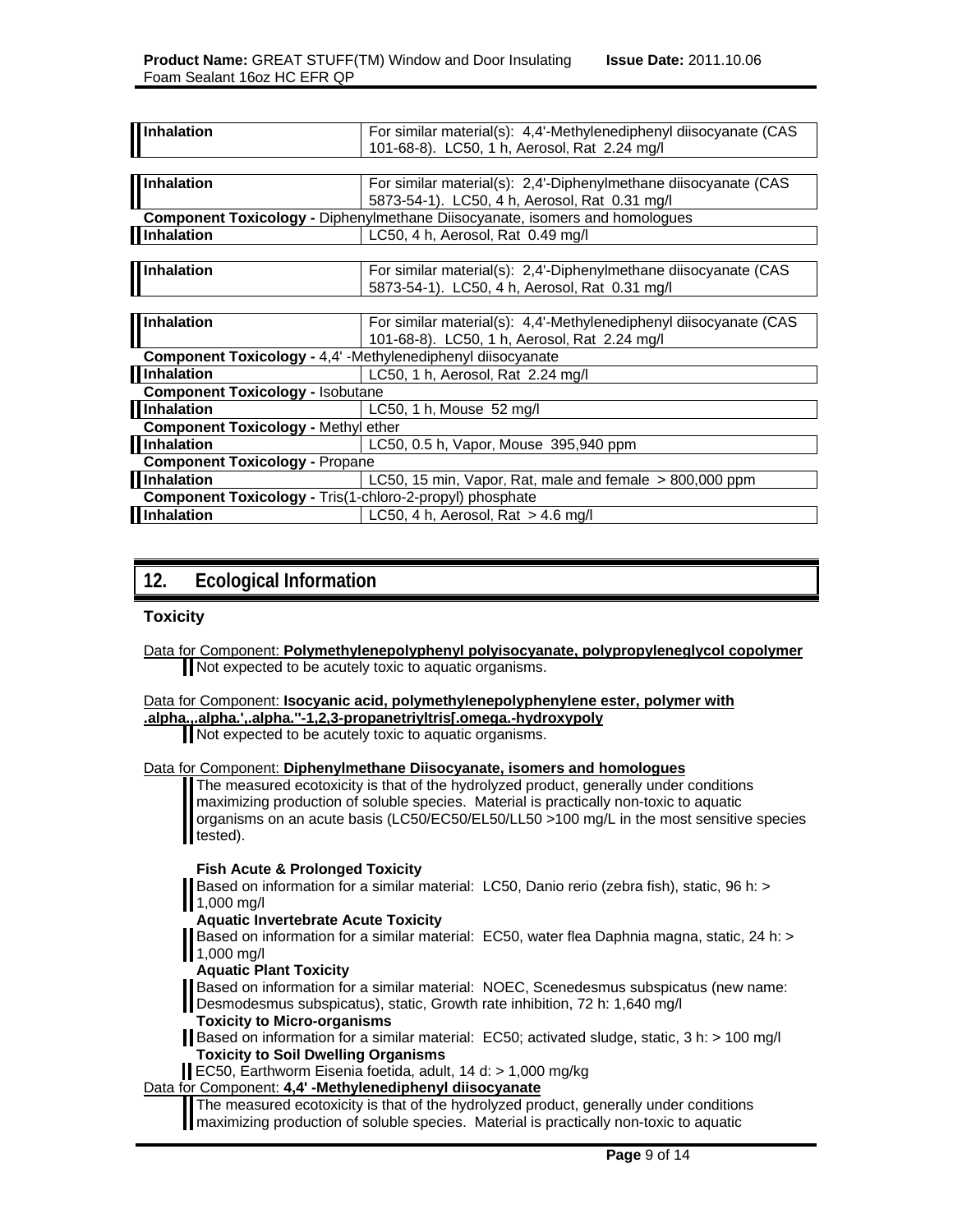organisms on an acute basis (LC50/EC50/EL50/LL50 >100 mg/L in the most sensitive species tested).

### **Fish Acute & Prolonged Toxicity**

Based on information for a similar material: LC50, Danio rerio (zebra fish), static, 96 h: > 1,000 mg/l

## **Aquatic Invertebrate Acute Toxicity**

Based on information for a similar material: EC50, water flea Daphnia magna, static, 24 h: > **1,000 mg/l** 

**Aquatic Plant Toxicity** 

Based on information for a similar material: NOEC, Scenedesmus subspicatus (new name:

Desmodesmus subspicatus), static, Growth rate inhibition, 72 h: 1,640 mg/l

**Toxicity to Micro-organisms** 

Based on information for a similar material: EC50; activated sludge, static, 3 h: > 100 mg/l **Toxicity to Soil Dwelling Organisms** 

EC50, Earthworm Eisenia foetida, adult, 14 d: > 1,000 mg/kg

Data for Component: **Isobutane**

No relevant data found.

### Data for Component: **Methyl ether**

Material is practically non-toxic to aquatic organisms on an acute basis (LC50/EC50/EL50/LL50 >100 mg/L in the most sensitive species tested).

### **Fish Acute & Prolonged Toxicity**

LC50, guppy (Poecilia reticulata), static renewal, 96 h: > 4,000 mg/l **Aquatic Invertebrate Acute Toxicity** 

LC50, water flea Daphnia magna, 48 h, immobilization: > 4,000 mg/l

Data for Component: **Propane**

No relevant data found.

### Data for Component: **Tris(1-chloro-2-propyl) phosphate**

Material is slightly toxic to aquatic organisms on an acute basis (LC50/EC50 between 10 and 100 mg/L in the most sensitive species tested).

### **Fish Acute & Prolonged Toxicity**

LC50, bluegill (Lepomis macrochirus), static, 96 h: 84 mg/l **Aquatic Invertebrate Acute Toxicity** 

EC50, water flea Daphnia magna, static, 48 h, immobilization: 63 mg/l

**Aquatic Plant Toxicity** 

EbC50, green alga Pseudokirchneriella subcapitata (formerly known as Selenastrum

capricornutum), static, biomass growth inhibition, 96 h: 47 mg/l

## **Toxicity to Micro-organisms**

EC50, OECD 209 Test; activated sludge, 3 h: 784 mg/l

### **Persistence and Degradability**

| Data for Component: Polymethylenepolyphenyl polyisocyanate, polypropyleneglycol copolymer                                                                                                                                     |
|-------------------------------------------------------------------------------------------------------------------------------------------------------------------------------------------------------------------------------|
| Expected to degrade only slowly in the environment.                                                                                                                                                                           |
| Data for Component: Isocyanic acid, polymethylenepolyphenylene ester, polymer with                                                                                                                                            |
|                                                                                                                                                                                                                               |
| alphaalpha.',.alpha.''-1,2,3-propanetriyltris[.omega.-hydroxypoly<br>Expected to degrade only slowly in the environment.                                                                                                      |
| Data for Component: Diphenylmethane Diisocyanate, isomers and homologues                                                                                                                                                      |
| In the aquatic and terrestrial environment, material reacts with water forming predominantly insoluble polyureas which appear to be stable. In the atmospheric environment, material is expected to have a short tropospheric |
|                                                                                                                                                                                                                               |
|                                                                                                                                                                                                                               |
| related diisocyanates.                                                                                                                                                                                                        |

**OECD Biodegradation Tests:** Based on information for a similar material:

| <b>Biodegradation</b> | <b>Exposure Time</b> | Method         | <b>10 Day Window</b> |
|-----------------------|----------------------|----------------|----------------------|
| $^{\circ}$ %          | 28 d                 | OECD 302C Test | Not applicable       |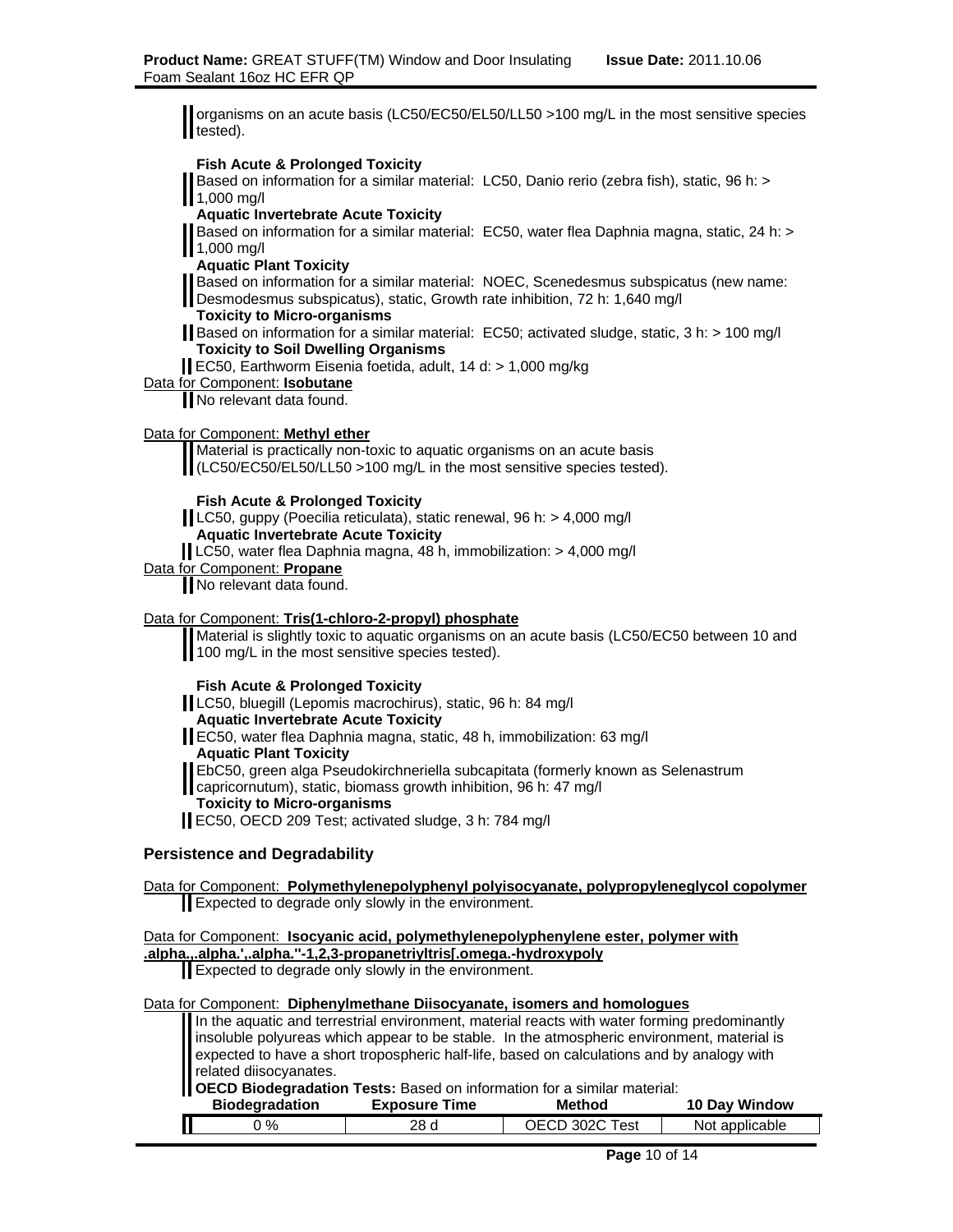| Data for Component: 4,4' -Methylenediphenyl diisocyanate                                                                                                                                   |                      |                              |                                 |
|--------------------------------------------------------------------------------------------------------------------------------------------------------------------------------------------|----------------------|------------------------------|---------------------------------|
| In the aquatic and terrestrial environment, material reacts with water forming predominantly<br>insoluble polyureas which appear to be stable. In the atmospheric environment, material is |                      |                              |                                 |
| expected to have a short tropospheric half-life, based on calculations and by analogy with                                                                                                 |                      |                              |                                 |
| related diisocyanates.                                                                                                                                                                     |                      |                              |                                 |
| OECD Biodegradation Tests: Based on information for a similar material:<br><b>Biodegradation</b>                                                                                           | <b>Exposure Time</b> | <b>Method</b>                |                                 |
| 0%                                                                                                                                                                                         | 28 d                 | OECD 302C Test               | 10 Day Window<br>Not applicable |
|                                                                                                                                                                                            |                      |                              |                                 |
| Data for Component: Isobutane                                                                                                                                                              |                      |                              |                                 |
| Biodegradation may occur under aerobic conditions (in the presence of oxygen).                                                                                                             |                      |                              |                                 |
| <b>Indirect Photodegradation with OH Radicals</b><br><b>Rate Constant</b>                                                                                                                  |                      | <b>Atmospheric Half-life</b> | <b>Method</b>                   |
| 2.44E-12 cm3/s                                                                                                                                                                             |                      | 4.4 d                        | Estimated.                      |
| Theoretical Oxygen Demand: 3.58 mg/mg                                                                                                                                                      |                      |                              |                                 |
|                                                                                                                                                                                            |                      |                              |                                 |
| Data for Component: Methyl ether                                                                                                                                                           |                      |                              |                                 |
| Material is expected to biodegrade only very slowly (in the environment). Fails to pass<br>OECD/EEC tests for ready biodegradability.                                                      |                      |                              |                                 |
| <b>OECD Biodegradation Tests:</b>                                                                                                                                                          |                      |                              |                                 |
| <b>Biodegradation</b>                                                                                                                                                                      | <b>Exposure Time</b> | Method                       | 10 Day Window                   |
| 5 %<br>Ш                                                                                                                                                                                   | 28 d                 | OECD 301A Test               | fail                            |
| <b>Indirect Photodegradation with OH Radicals</b>                                                                                                                                          |                      |                              |                                 |
| <b>Rate Constant</b>                                                                                                                                                                       |                      | <b>Atmospheric Half-life</b> | <b>Method</b>                   |
| 1.66E-12 cm3/s                                                                                                                                                                             |                      | 6.4 <sub>d</sub>             | Estimated.                      |
| Theoretical Oxygen Demand: 2.08 mg/mg                                                                                                                                                      |                      |                              |                                 |
| Data for Component: Propane                                                                                                                                                                |                      |                              |                                 |
| No relevant data found.                                                                                                                                                                    |                      |                              |                                 |
| <b>Indirect Photodegradation with OH Radicals</b>                                                                                                                                          |                      |                              |                                 |
| <b>Rate Constant</b>                                                                                                                                                                       |                      | <b>Atmospheric Half-life</b> | <b>Method</b>                   |
| 1.27E-12 cm3/s                                                                                                                                                                             |                      | 8.4 <sub>d</sub>             | Estimated.                      |
| Theoretical Oxygen Demand: 3.64 mg/mg                                                                                                                                                      |                      |                              |                                 |
| Data for Component: Tris(1-chloro-2-propyl) phosphate                                                                                                                                      |                      |                              |                                 |
| Material is expected to biodegrade only very slowly (in the environment). Fails to pass                                                                                                    |                      |                              |                                 |
| OECD/EEC tests for ready biodegradability.                                                                                                                                                 |                      |                              |                                 |
| <b>OECD Biodegradation Tests:</b>                                                                                                                                                          |                      |                              |                                 |
| <b>Biodegradation</b>                                                                                                                                                                      | <b>Exposure Time</b> | Method                       | 10 Day Window                   |
| П<br>14 %                                                                                                                                                                                  | 28 d                 | OECD 301E Test               | fail                            |
| <b>Indirect Photodegradation with OH Radicals</b><br><b>Rate Constant</b>                                                                                                                  |                      |                              | <b>Method</b>                   |
|                                                                                                                                                                                            |                      | <b>Atmospheric Half-life</b> |                                 |
| 4.47E-11 cm3/s<br>Theoretical Oxygen Demand: 1.17 mg/mg                                                                                                                                    |                      | 0.24d                        | Estimated.                      |
|                                                                                                                                                                                            |                      |                              |                                 |
|                                                                                                                                                                                            |                      |                              |                                 |
| <b>Bioaccumulative potential</b>                                                                                                                                                           |                      |                              |                                 |

Data for Component: **Polymethylenepolyphenyl polyisocyanate, polypropyleneglycol copolymer Bioaccumulation:** In the aquatic and terrestrial environment, movement is expected to be I limited by its reaction with water forming predominantly insoluble polyureas. Data for Component: **Isocyanic acid, polymethylenepolyphenylene ester, polymer with .alpha.,.alpha.',.alpha.''-1,2,3-propanetriyltris[.omega.-hydroxypoly Bioaccumulation:** In the aquatic and terrestrial environment, movement is expected to be limited by its reaction with water forming predominantly insoluble polyureas. Data for Component: **Diphenylmethane Diisocyanate, isomers and homologues Bioaccumulation:** In the aquatic and terrestrial environment, movement is expected to be

limited by its reaction with water forming predominantly insoluble polyureas.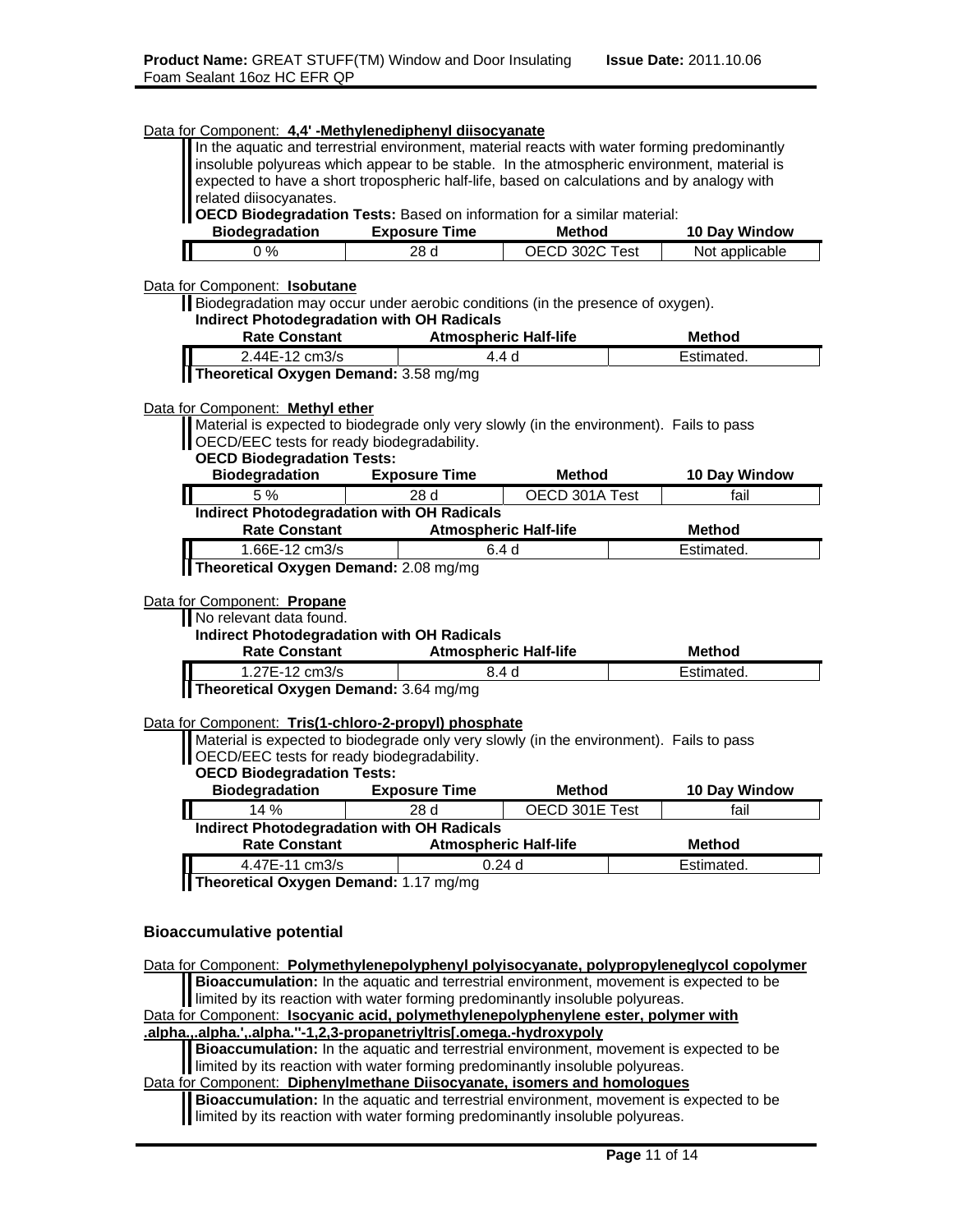| Data for Component: 4,4' -Methylenediphenyl diisocyanate                                                                                                             |                                                                                                                                                              |              | Bioaccumulation: In the aquatic and terrestrial environment, movement is expected to be   |                 |  |
|----------------------------------------------------------------------------------------------------------------------------------------------------------------------|--------------------------------------------------------------------------------------------------------------------------------------------------------------|--------------|-------------------------------------------------------------------------------------------|-----------------|--|
| limited by its reaction with water forming predominantly insoluble polyureas.                                                                                        |                                                                                                                                                              |              |                                                                                           |                 |  |
| Data for Component: Isobutane                                                                                                                                        |                                                                                                                                                              |              |                                                                                           |                 |  |
| Partition coefficient, n-octanol/water (log Pow): 2.76 Measured                                                                                                      |                                                                                                                                                              |              | <b>Bioaccumulation:</b> Bioconcentration potential is low (BCF $<$ 100 or Log Pow $<$ 3). |                 |  |
| Data for Component: Methyl ether                                                                                                                                     |                                                                                                                                                              |              |                                                                                           |                 |  |
|                                                                                                                                                                      | Bioaccumulation: Bioconcentration potential is low (BCF < 100 or Log Pow < 3).<br>Partition coefficient, n-octanol/water (log Pow): 0.10 Measured            |              |                                                                                           |                 |  |
| Data for Component: Propane                                                                                                                                          |                                                                                                                                                              |              |                                                                                           |                 |  |
|                                                                                                                                                                      | <b>Bioaccumulation:</b> Bioconcentration potential is low (BCF $<$ 100 or Log Pow $<$ 3).<br>Partition coefficient, n-octanol/water (log Pow): 2.36 Measured |              |                                                                                           |                 |  |
| Data for Component: Tris(1-chloro-2-propyl) phosphate                                                                                                                |                                                                                                                                                              |              |                                                                                           |                 |  |
|                                                                                                                                                                      |                                                                                                                                                              |              | <b>Bioaccumulation:</b> Bioconcentration potential is low (BCF $<$ 100 or Log Pow $<$ 3). |                 |  |
| Partition coefficient, n-octanol/water (log Pow): 2.59 Measured                                                                                                      |                                                                                                                                                              |              |                                                                                           |                 |  |
| Bioconcentration Factor (BCF): 0.8 - 4.6; common carp (Cyprinus carpio); Measured                                                                                    |                                                                                                                                                              |              |                                                                                           |                 |  |
| <b>Mobility in soil</b>                                                                                                                                              |                                                                                                                                                              |              |                                                                                           |                 |  |
| Data for Component: Polymethylenepolyphenyl polyisocyanate, polypropyleneglycol copolymer                                                                            |                                                                                                                                                              |              |                                                                                           |                 |  |
|                                                                                                                                                                      |                                                                                                                                                              |              | Mobility in soil: In the aquatic and terrestrial environment, movement is expected to be  |                 |  |
| limited by its reaction with water forming predominantly insoluble polyureas.                                                                                        |                                                                                                                                                              |              |                                                                                           |                 |  |
| Data for Component: Isocyanic acid, polymethylenepolyphenylene ester, polymer with                                                                                   |                                                                                                                                                              |              |                                                                                           |                 |  |
| .alpha.,.alpha.',.alpha."-1,2,3-propanetriyltris[.omega.-hydroxypoly                                                                                                 |                                                                                                                                                              |              |                                                                                           |                 |  |
|                                                                                                                                                                      |                                                                                                                                                              |              | Mobility in soil: In the aquatic and terrestrial environment, movement is expected to be  |                 |  |
| limited by its reaction with water forming predominantly insoluble polyureas.                                                                                        |                                                                                                                                                              |              |                                                                                           |                 |  |
| Data for Component: Diphenylmethane Diisocyanate, isomers and homologues<br>Mobility in soil: In the aquatic and terrestrial environment, movement is expected to be |                                                                                                                                                              |              |                                                                                           |                 |  |
| limited by its reaction with water forming predominantly insoluble polyureas.                                                                                        |                                                                                                                                                              |              |                                                                                           |                 |  |
| Data for Component: 4,4' -Methylenediphenyl diisocyanate                                                                                                             |                                                                                                                                                              |              |                                                                                           |                 |  |
| Mobility in soil: In the aquatic and terrestrial environment, movement is expected to be                                                                             |                                                                                                                                                              |              |                                                                                           |                 |  |
|                                                                                                                                                                      | limited by its reaction with water forming predominantly insoluble polyureas.                                                                                |              |                                                                                           |                 |  |
| Data for Component: Isobutane                                                                                                                                        |                                                                                                                                                              |              |                                                                                           |                 |  |
| Mobility in soil: Potential for mobility in soil is very high (Koc between 0 and 50).                                                                                |                                                                                                                                                              |              |                                                                                           |                 |  |
| Partition coefficient, soil organic carbon/water (Koc): 35 Estimated.                                                                                                |                                                                                                                                                              |              |                                                                                           |                 |  |
| Henry's Law Constant (H): 1.19E+00 atm*m3/mole; 25 °C Measured                                                                                                       |                                                                                                                                                              |              |                                                                                           |                 |  |
| Distribution in Environment: Mackay Level 1 Fugacity Model:                                                                                                          |                                                                                                                                                              |              |                                                                                           |                 |  |
| Air                                                                                                                                                                  | Water.                                                                                                                                                       | <b>Biota</b> | Soil                                                                                      | <b>Sediment</b> |  |
| 100 %                                                                                                                                                                | 0%                                                                                                                                                           | 0%           | $0\%$                                                                                     | $0\%$           |  |
| Data for Component: Methyl ether                                                                                                                                     |                                                                                                                                                              |              |                                                                                           |                 |  |
| Mobility in soil: Potential for mobility in soil is very high (Koc between 0 and 50).                                                                                |                                                                                                                                                              |              |                                                                                           |                 |  |
| Partition coefficient, soil organic carbon/water (Koc): 1.29 - 14 Estimated.                                                                                         |                                                                                                                                                              |              |                                                                                           |                 |  |
| Henry's Law Constant (H): 9.78E-04 atm*m3/mole; 25 °C Measured                                                                                                       |                                                                                                                                                              |              |                                                                                           |                 |  |
| Data for Component: Propane                                                                                                                                          |                                                                                                                                                              |              |                                                                                           |                 |  |
| Partition coefficient, soil organic carbon/water (Koc): 24 - 460 Estimated.                                                                                          |                                                                                                                                                              |              | Mobility in soil: Potential for mobility in soil is very high (Koc between 0 and 50).     |                 |  |
|                                                                                                                                                                      |                                                                                                                                                              |              |                                                                                           |                 |  |
| Henry's Law Constant (H): 7.07E-01 atm*m3/mole; 25 °C Measured<br>Distribution in Environment: Mackay Level 1 Fugacity Model:                                        |                                                                                                                                                              |              |                                                                                           |                 |  |
| Air                                                                                                                                                                  | Water.                                                                                                                                                       | <b>Biota</b> | Soil                                                                                      | <b>Sediment</b> |  |
| 100 %                                                                                                                                                                | $0\%$                                                                                                                                                        | 0%           | 0%                                                                                        | 0%              |  |
| Data for Component: Tris(1-chloro-2-propyl) phosphate                                                                                                                |                                                                                                                                                              |              |                                                                                           |                 |  |
|                                                                                                                                                                      |                                                                                                                                                              |              | Mobility in soil: Potential for mobility in soil is slight (Koc between 2000 and 5000).   |                 |  |
| Partition coefficient, soil organic carbon/water (Koc): 1,300 Estimated.                                                                                             |                                                                                                                                                              |              |                                                                                           |                 |  |
| Henry's Law Constant (H): < 1.35E-05 atm*m3/mole; 25 °C Estimated.                                                                                                   |                                                                                                                                                              |              |                                                                                           |                 |  |
|                                                                                                                                                                      |                                                                                                                                                              |              |                                                                                           |                 |  |

# **13. Disposal Considerations**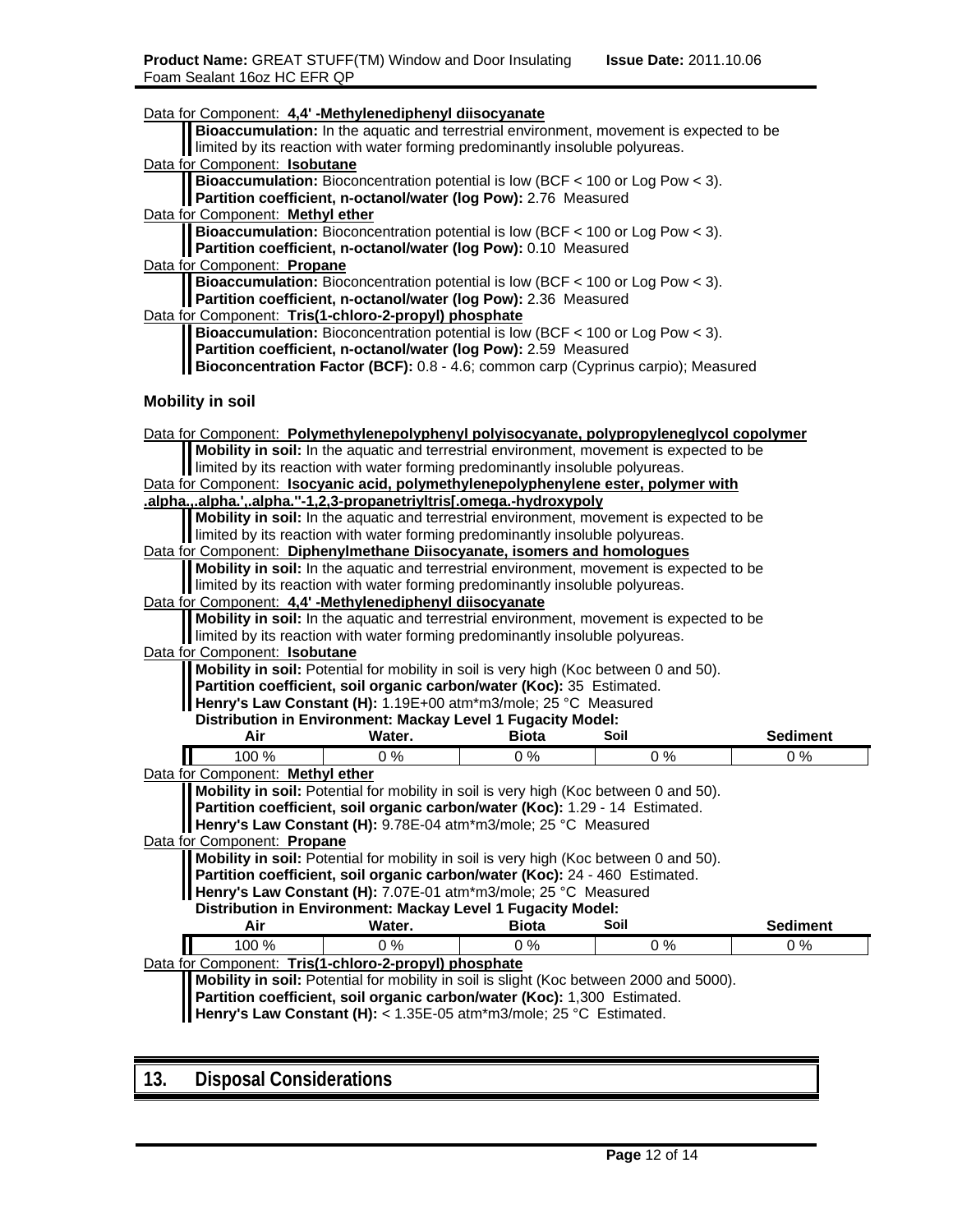DO NOT DUMP INTO ANY SEWERS, ON THE GROUND, OR INTO ANY BODY OF WATER. All disposal practices must be in compliance with all Federal, State/Provincial and local laws and regulations. Regulations may vary in different locations. Waste characterizations and compliance with applicable laws are the responsibility solely of the waste generator. AS YOUR SUPPLIER, WE HAVE NO CONTROL OVER THE MANAGEMENT PRACTICES OR MANUFACTURING PROCESSES OF PARTIES HANDLING OR USING THIS MATERIAL. THE INFORMATION PRESENTED HERE PERTAINS ONLY TO THE PRODUCT AS SHIPPED IN ITS INTENDED CONDITION AS DESCRIBED IN MSDS SECTION: Composition Information. FOR UNUSED & UNCONTAMINATED PRODUCT, the preferred options include sending to a licensed, permitted: Incinerator or other thermal destruction device.

## **14. Transport Information**

## **TDG Small container**

CONSUMER COMMODITY RECLASSIFIED AS ORM-D MATERIAL

**TDG Large container** NOT AVAILABLE IN BULK CONTAINERS

**IMDG Proper Shipping Name:** AEROSOLS, FLAMMABLE **Hazard Class:** 2.1 **ID Number:** UN1950 **EMS Number:** F-D,S-U

LIMITED QUANTITY

**ICAO/IATA Proper Shipping Name:** AEROSOLS, FLAMMABLE **Hazard Class:** 2.1 **ID Number:** UN1950**Cargo Packing Instruction:** 203 **Passenger Packing Instruction:** 203

LIMITED QUANTITY

## **15. Regulatory Information**

### **US. Toxic Substances Control Act**

All components of this product are on the TSCA Inventory or are exempt from TSCA Inventory requirements under 40 CFR 720.30

### **CEPA - Domestic Substances List (DSL)**

All substances contained in this product are listed on the Canadian Domestic Substances List (DSL) or are not required to be listed.

### **Hazardous Products Act Information: CPR Compliance**

This product has been classified in accordance with the hazard criteria of the Canadian Controlled Products Regulations (CPR) and the MSDS contains all the information required by the CPR.

### **Hazardous Products Act Information: WHMIS Classification**

| <b>B5</b>        | Flammable Aerosols                  |
|------------------|-------------------------------------|
| D <sub>2</sub> A | <b>Respiratory Tract Sensitizer</b> |
| D <sub>2</sub> B | Eye or Skin Irritant                |
| D <sub>2</sub> B | <b>Skin Sensitizer</b>              |

### **Hazardous Products Act Information: Hazardous Ingredients**